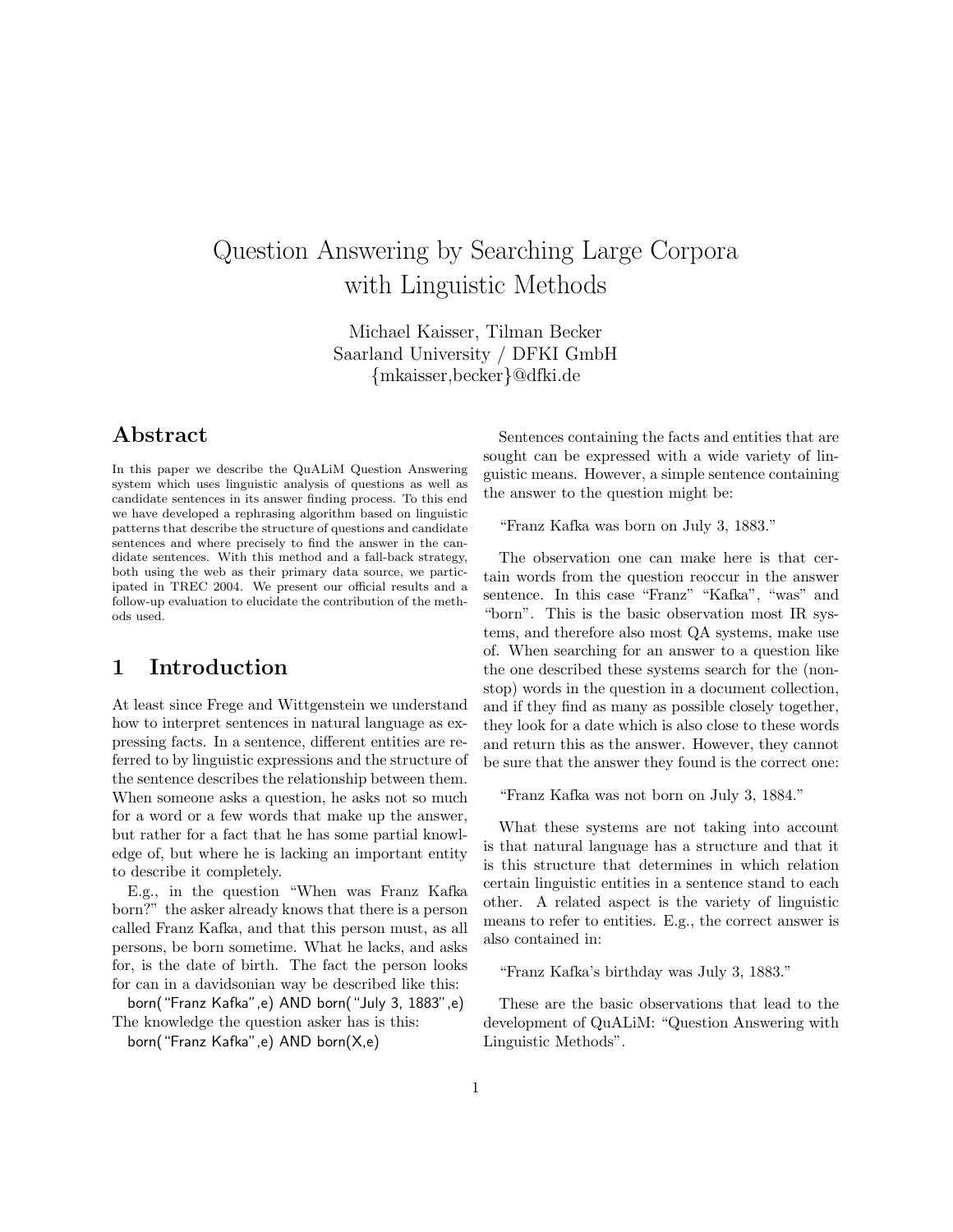#### 2 Overview

In this section we will give an short overview of how QuALiM answers questions. We will then in the following sections describe the different modules in more detail. Then, the TREC results and a post-TREC evaluation with its discussion are presented. After the conclusion, an appendix lists the third-party applications that were used in QuALiM.

QuALiM heavily relies on patterns. When it is asked a question it searches for a syntactic description in one of these patterns that matches the question. Most of these patterns also contain syntactic descriptions of potential answer sentences. This information can be used to predict the surface structure of possible answer sentences. Google is used to search for answer sentences and the retrieved sentences are then checked on whether they really match the syntactic structure proposed in the first place. To do this the sentences are parsed and tagged. If a candidate sentence still matches, the system knows which phrase in the sentence is the answer. The answer itself is then checked on its semantic type by using a Named Entity Recognition system.

QuALiM also implements a fallback mechanism, which does not propose reformulations, but instead sends queries created from key words and key phrases in the question to Google. From the returned snippets n-grams are mined, which are also checked on their semantic type.

## 3 The Rephrasing Algorithm

#### 3.1 Strict Pattern Matching

As described above, the rephrasing part of QuALiM relies on patterns which are used to define linguistic constraints on questions, potential answer sentences to these questions and the answers themselves. In detail a pattern used in QuALiM consists of three parts:

• Sequences are used to classify the questions according to their linguistic (mostly syntactic) structure.

- *Targets* are used to describe the linguistic (mostly syntactic) structure of potential answer candidates.
- AnswerType elements express semantic constraints on the answers.

Figure 1 gives an example of such a pattern.

Each question that the system is asked is checked whether it matches one of the sequences in the pattern files. The sequence which can be seen in figure 1 matches any question that starts with the word "When", followed by the word "did", followed by an NP, followed by a verb in its infinitive form, followed by an NP or a PP, followed by a question mark which has in addition to be the last element in the question.

In the TREC 2004 question set, this sequence matched five questions:

- When did Floyd Patterson win the title?
- When did Amtrak begin operations?
- When did Jack Welch become chairman of General Electric?
- When did Jack Welch retire from GE?
- When did the Khmer Rouge come into power?

For the TREC 2004 runs QuALiM used 157 patterns (with 157 sequences) to classify incoming questions. If a question matches a sequence, the targets are used to predict the linguistic structure of potential answer sentences. Two targets are shown in figure 1. For the question "When did Amtrak begin operations?", they would suggest the following answer sentences (or answer sentence parts):

- 1. Amtrak began operations in ANSWER
- 2. In ANSWER (,) Amtrak began operations

The numbers in the ref elements are variables that point back to the sequence element with the corresponding *id* attribute. Note, that QuALIM copies the complete linguistic information for the sequence element into the target, not just its surface appearance. Beside the target elements that can be seen in the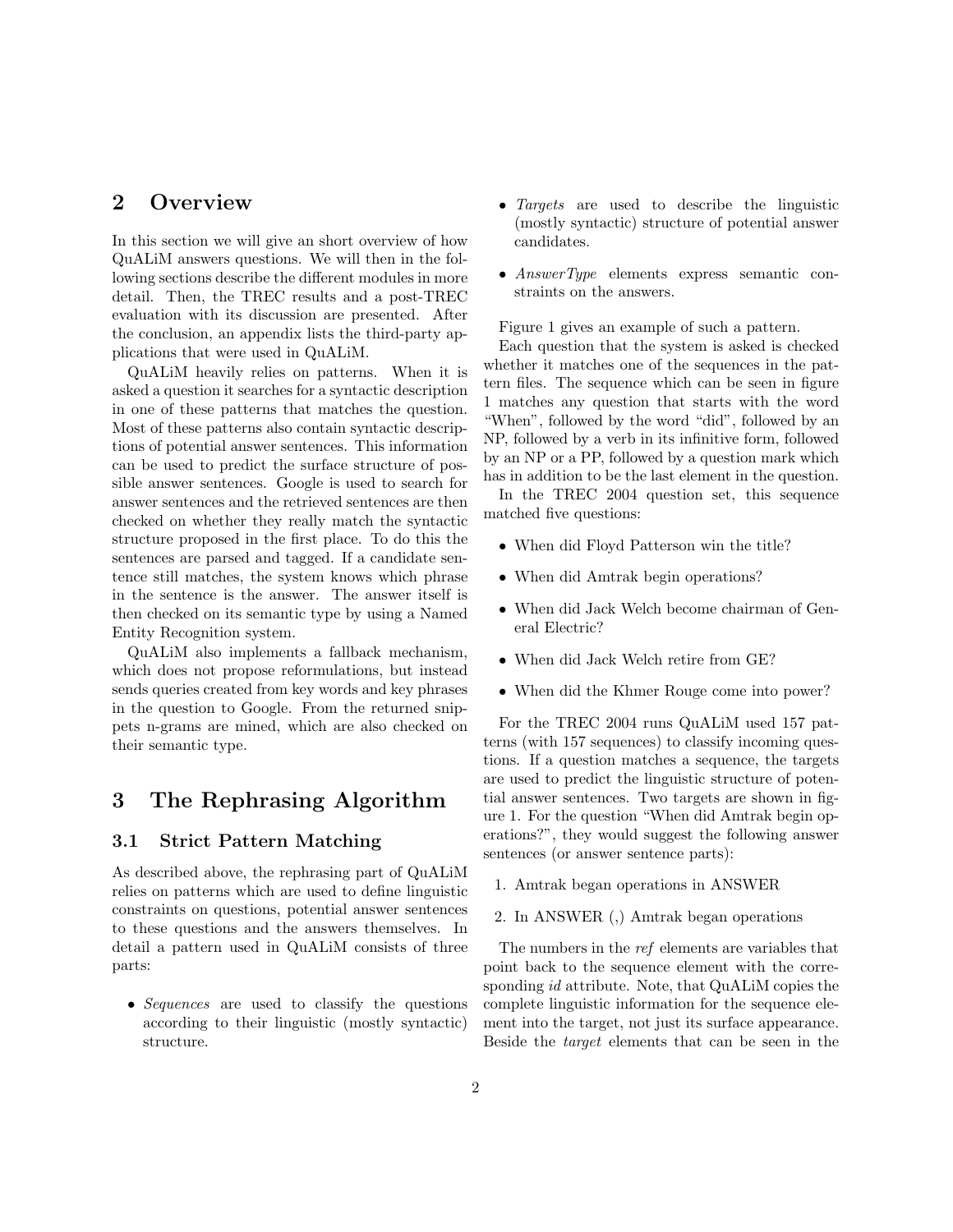```
<pattern name="When+did+NP+Verb+NPorPP" level="5">
 <sequence>
   <word id="1">When</word>
   <word id="2">did</word>
   <parse id="3">NP</parse>
   <morph id="4">V INF</morph>
   <parse id="5">NP|PP</parse>
   <final>?</final>
 </sequence>
 <target name="target1">
   <sub>ref</sub>>3</sub></sub>
   <ref morph="V PAST">4</ref>
   <sub>ref</sub>>5</ref></sub>
   <word>in</word>
   <answer>NP</answer>
 </target>
 <target name="target2">
   <word>in</word>
   <answer>NP</answer>
   <punctuation optional="true">,<punctuation>
   <sub>ref</sub>>3</sub></sub>
   <ref morph="V PAST">4</ref>
   <sub>ref</sub>>5</ref></sub>
 </target>
 ... more targets ...
  <answerType phrases="NP|PP">
    <built-in weight="2">dateComplete</built-in>
    <namedEntity weight="4">Date</namedEntity>
    <built-in weight="3">year|in_year</built-in>
    <other ignore="true"/>
  </answerType>
</pattern>
```
Figure 1: Example pattern as used in the current version of the QuALiM system.

example (ref, word, punctuation and answer), three others exist: pos, parse and unknown, but the latter two are–up to now–just implemented with dummy functionality and could therefore not be used for the TREC runs.

Although the targets describe linguistic structures they can also be used to propose surface structures of the potential answer sentences. Some target elements can be used for this, namely ref, word and

punctuation, while the others cannot. With this information search queries can be created that are send to Google. Unfortunately, as Google ignores punctuation in queries, this information is also not useful when creating the queries. But the ref and word elements in the targets seen in figure 1 provide enough information to generate the following two queries: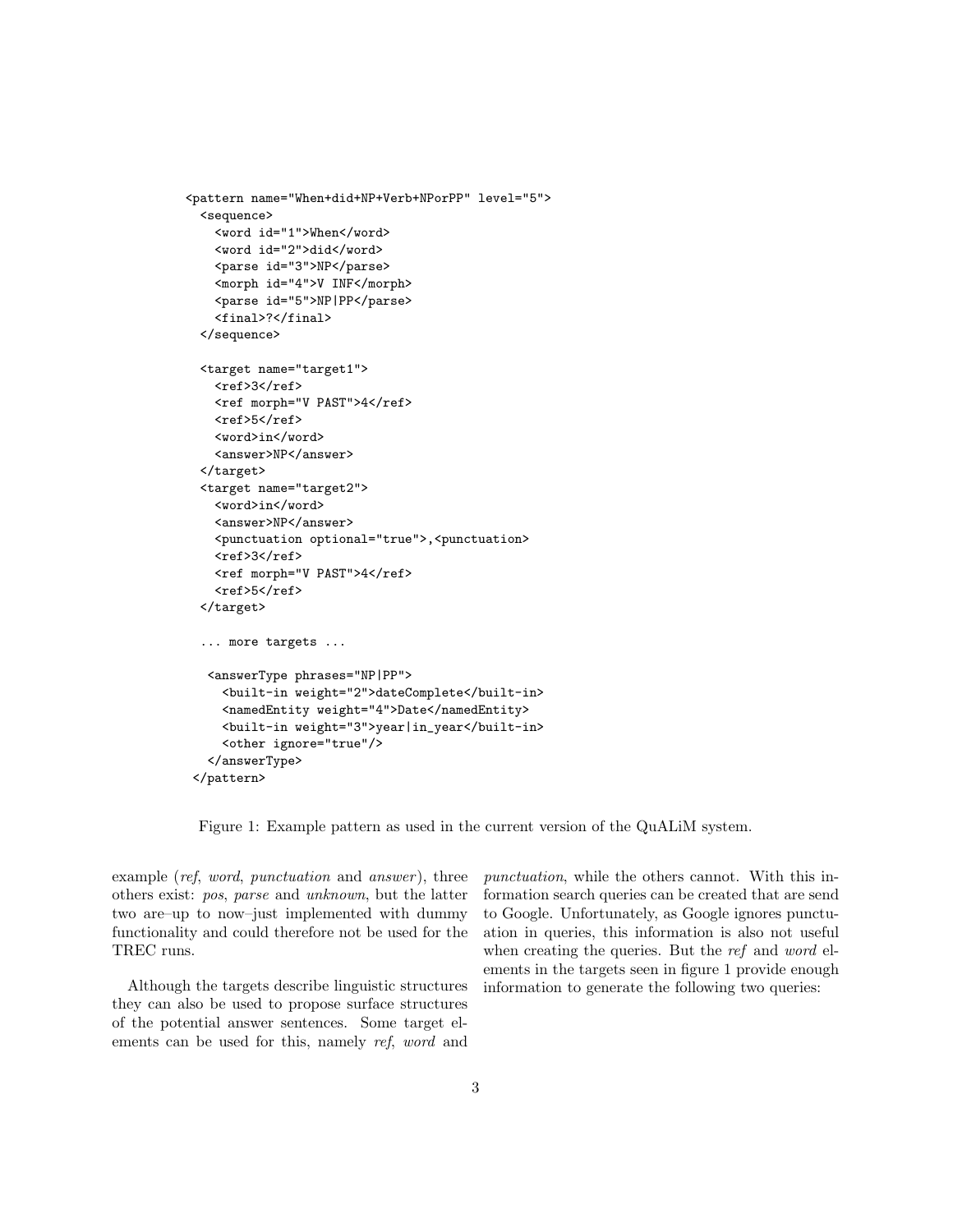- 1. "Amtrak began operations in"
- 2. "In" "Amtrak began operations"

QuALiM will send these queries to Google and harvest the first 40 snippets returned. It will then try to extract sentences from the snippets that contain all words from the search query. For the first query listed above, the first five sentences QuALiM can extract are:

- "Since Amtrak began operations in 1971, federal outlays for intercity rail passenger service have been about \$18 billion."
- "Amtrak began operations in 1971."
- "Amtrak of the obligation to operate the basic system of routes that was largely inherited from the private railroads when Amtrak began operations in 1971."
- "Amtrak began operations in 1971, as authorized by the Rail Passenger Service Act of 1970."
- "A comprehensive history of intercity passenger service in Indiana, from the mid-19th century through May 1, 1971, when Amtrak began operations in the state."

QuALiM will now parse and tag the candidate sentences and check weather the linguistic structure described in the target really matches the sentences. If the system finds this structure, it also knows which part of the sentence must be the answer. In the first four examples given above it is "1971", in the last "the state" (which is sorted out in a later processing step, when the system recognizes that "the state" is not an appropriate answer for this type of question).

The system will place all answers it has found in a weighted sequence bag, a bag of word sequences, where each word sequence has a weight attached. In the given example the weighted sequence bag will look like this:

4: "1971"

#### 3.2 Fuzzy Pattern Matching

Experiments during the construction phase of QuALiM showed that the described constraints are sometimes too strict. It happens that the retrieved sentences contain the correct answer, but not exactly at the position described by the targets. For the second target shown in figure 1 a possible answer sentence received from Google might be:

"In 1971, the railroad company Amtrak began operations."

This sentence does not match the target because no single NP is placed between the word "In" and the NP "Amtrak". In such a case QuALiM will extract the string where it actually expected the NP, here: "1971, the railroad company". This string contains two NPs: "1971" and "the railroad company". With this information another weighted sequence bag is created:

#### 1: "1971", "the railroad company"

The results form both pattern matching algorithms are then combined, but before this is done the weights from the exact target matching algorithm are multiplied with 5. So the outcome looks like this:

21: "1971" 5: "the state" 1: "the railroad company"

This method of combining the results proofed to be quite effective. If QuALiM can find many sentences that match the targets exactly, the fuzzy results are of nearly no importance. If there are no or only a few exact matching sentences found, the fuzzy results will become more important.

## 4 The Google Fallback Mechanism

QuALiM implements a second mechanism to find answers. It constructs three search queries that are combinations from all NPs in the question and all non stop words:

<sup>1: &</sup>quot;the state"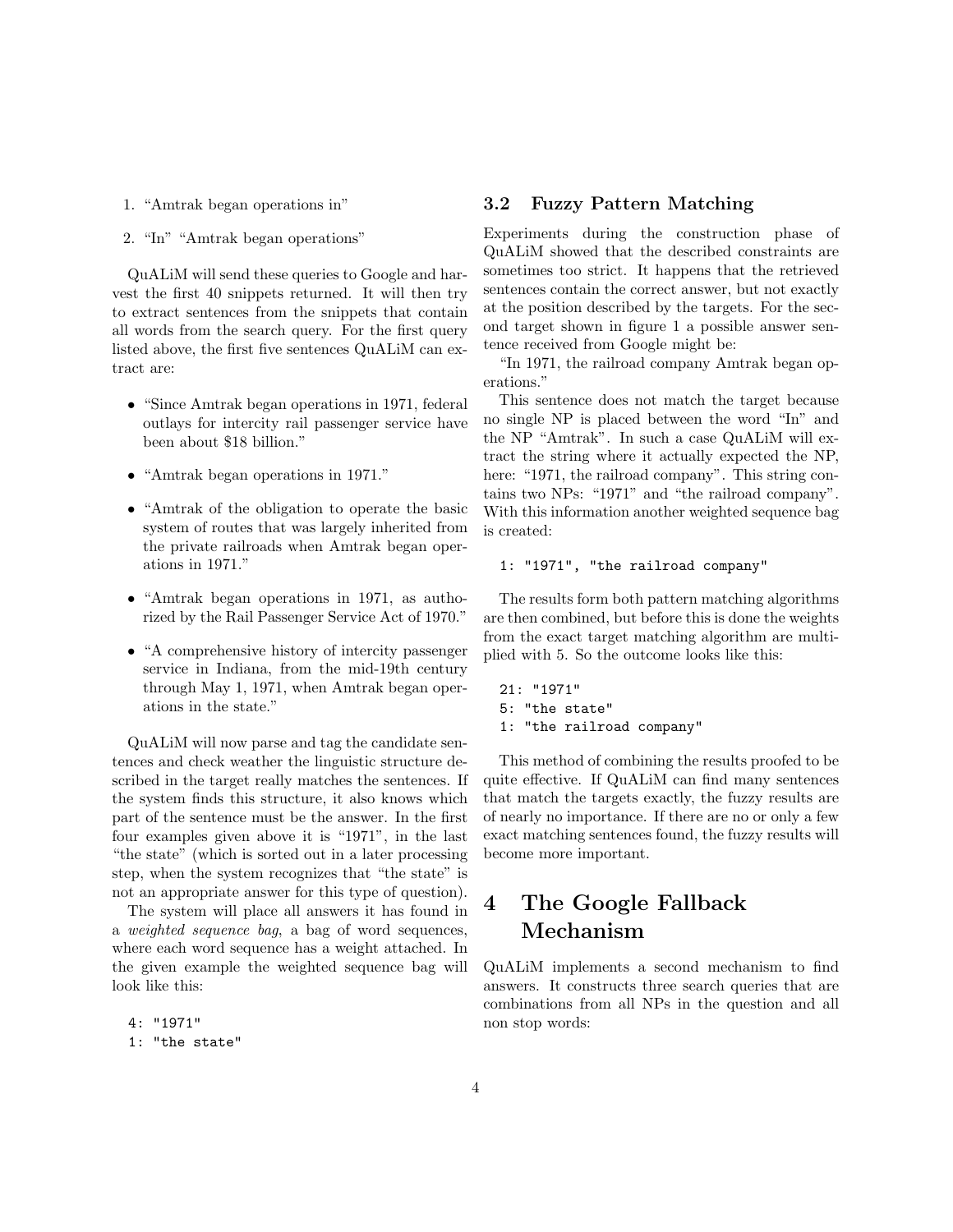"When was Jim Inhofe first elected to the senate?" becomes

- 1. Jim Inhofe senate first elected
- 2. "Jim Inhofe" "the senate"
- 3. "Jim Inhofe" "the senate" first elected

These queries are sent to Google and from the snippets returned, n-grams are mined. These n-grams are placed in a weighted sequence bag, where the weights initially show how often an n-gram has been found in the snippets. The results form the third query are doubled. The weights are then modified, so that ngrams with more words receive a bonus over shorter n-grams.

The results from the Google fallback algorithm are combined with the results from the rephrasing algorithms. But before this is done the weights of the rephrasing algorithms are multiplied with 4. (So the overall ratio strict:fuzzy:fallback is 20:4:1)

#### 5 Type Checking

What remains to do is to check the combined output of the three answer finding mechanisms on their type. To do this the answerType element in the XML structure is used. Several information sources can be combined here: named entity recognition, Word-Net or built-in named entity recognition features, which can be used to recognize standard date specifications, year specifications, numbers, number/unit compounds etc.

The textual content of an answer type element specifies the condition an item in the sequence bag must fulfill, to match the answer type element. Each element from the sequence bag is matched against all answer type elements. All weights from the matching answer type elements are summed up, and finally the value of the sequence bag element is multiplied with that sum.

#### 6 List and Definition Questions

The approach QuALiM uses to answer list questions is a simple modification of the factoid approach. The system tries to put a question in the singular form and it will then return all answers above a given cutoff level. It is possible to write special list patterns (similar to factoid patterns as seen in figure 1), but only two patterns existed for the TREC runs.

Definition questions are processed as follows: The series' target is send to Google, and as with the Google fallback mechanism a weighted sequence bag is created, with the most frequent words or word sequences occurring in the snippets at the top. The system then looks for sentences (or sentence parts) in the AQUAINT document collection that contain many of the entries in the weighted sequence Bag. For each sentence, the weights of the entries in the sequence bag that occur in the sentence lead to a score which will be divided through the character length of the sentence. The sentence with the best score is selected. Then, all values of all entries in the sequence bag that occurred in the selected sentence are divided by three and again all sentences are scored and the best one is selected. This is repeated until the sentences selected so far exceeded a certain character length.

## 7 Related Work

QuALiM builds on two pillars: Creative use of the web, especially by using a search engine (Google in our case) as an Information Retrieval system and by using linguistic methods to analyze questions and candidate sentences in order to locate the exact answers in the latter.

Using the web for Question Answering is an idea that became more and more important in recent years. AnswerBus [Ans], BrainBoost [Bra], IONaut [ION] and START[STA] are systems that are online and that search the web for an answer to a question a user has asked. Furthermore quite a few research papers exist on that topic: [DBB+02, KEW01,  $RFQ+04$  to name just a few.

Our way to use the web shows similarities to  $[DBB+02]$ . In this paper the authors also present a way to reformulate questions as possible answer sentences, exploiting redundancy in large corpora such as the web. However, their reformulations are not based on the syntactic structure, but rather on sim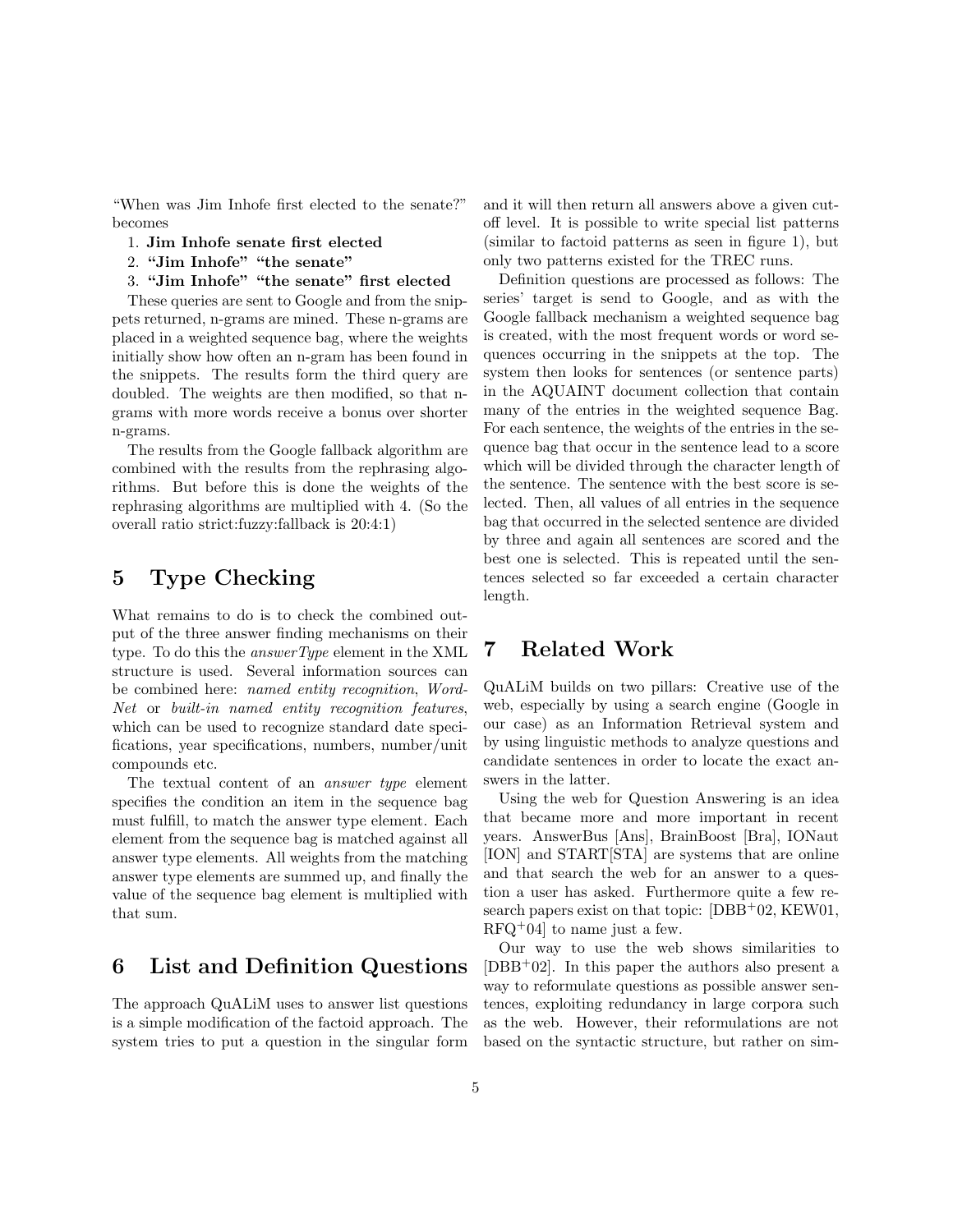ple string manipulations. Reformulations based on the syntactic structure offer a number of benefits: The reformulations are more exact, more reformulations can be described and the knowledge about the sentence structure can be used to locate the exact answer in candidate sentences.

In general not much work has been done so far on using linguistic knowledge to find candidate sentences, on making use of this knowledge to evaluate their credibility and to locate the part of the sentence that contains the answer.

There are three systems we want to mention here which actually parse candidate sentences and make use of this information, although in quite different ways:

- LCC's PowerAnswer system which incorporates a Logic Prover named Cogex to filter out incorrect answers. [HMC<sup>+</sup>03]
- MIT's START and especially Omnibase which builds up a database of so-called ternary expressions.  $[KFY+02, Kat97]$
- ITCirst's Diogene systems which shows–in the TREC 2004 version–some similarities to QuALiM. [TKM04]

## 8 Discussion

We see our syntactic patterns as a generic approach to handle various linguistic phenomena:

- We can combine different variants of the same underlying question in one pattern. (The rephrasing algorithm allows to have patterns with more than one sequence, although this feature was not used in the TREC 2004 runs.)
- We can distinguish a question like "Who is the Queen of England" (Who+is+NP+?) form "Who is Albert Einstein?" (Who+is+Person Name+?). This can be done because information from named entity recognition can be included in the sequences and it is is useful because both questions require different answer types.
- We can perform reformulations that introduce words which are not in the question into the answer sentence: E.g, we can reformulate "When+was+Person+born+?" to "Person+'s+birthday+is/was+ANSWER".
- Almost all syntactic phenomena the parser can handle can be described with the patterns: appositions, active/passive transformations, dative shift, subordinate clauses, NP-gerunds and many more.

Although we use the complete syntactic structure returned from the parser to determine phrase boundaries, we abstract away from that by using flat descriptions in our patterns. As a result, we cannot describe some linguistic phenomena, for example PPattachment.

Furthermore, currently all patterns have to be written manually, which takes up a lot of time. This is the reason why we performed the TREC runs with only 157 patterns. We simply had no time to write more of them.

## 9 Evaluation

#### 9.1 TREC Evaluation

Table 1 shows the results QuALiM received in TREC 2004. The runs differed in parameter settings (e.g. the number of NIL answers returned for factoid questions, the length of the answer list when answering list questions etc.)

|          | run 1 | run <sub>2</sub> | run 3 | rank             |
|----------|-------|------------------|-------|------------------|
| Factoid  | 0.343 | 0.339            | 0.343 | 4th              |
| List     | 0.096 | 0.111            | 0.125 | 9th              |
| Other    | 0.145 | 0.181            | 0.211 | 10 <sub>th</sub> |
| Combined | 0.232 | 0.242            | 0.256 | 6th              |

Table 1: TREC 2004 results for the QuALiM system.

#### 9.2 Post-TREC Evaluation

After TREC 2004 we conducted several evaluations here at DFKI. We were mainly interested in the per-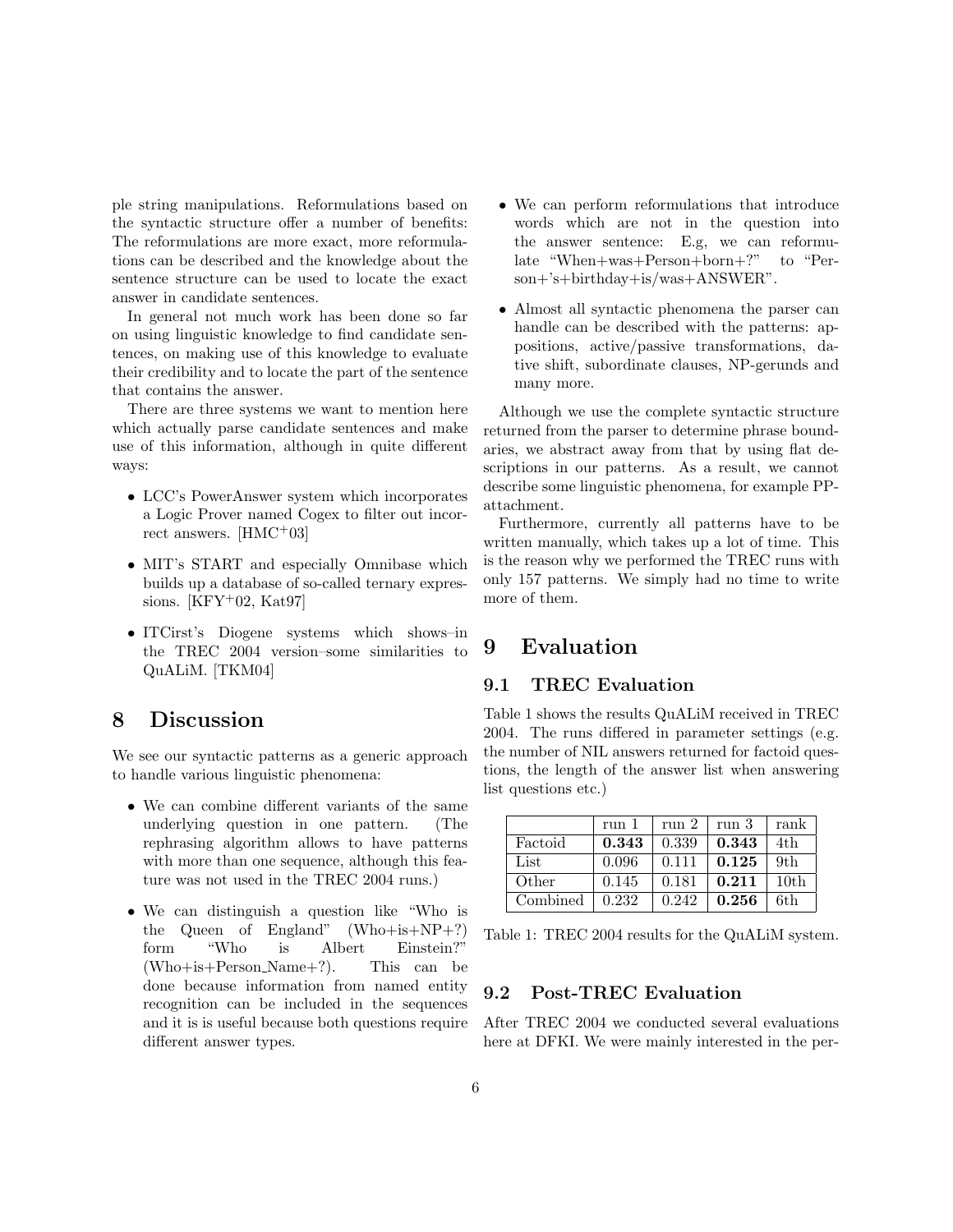|                      | strict | fuzzy | fallback | combined |
|----------------------|--------|-------|----------|----------|
| $#$ correct          | 46     | 58    | 91       | 105      |
| $#$ inexact          |        | 10    |          |          |
| $#$ wrong            | 20     | 31    | 114      | 106      |
| $#$ answers returned | 72     | 98    | 214      | 218      |
| $#$ no answer found  | 158    | 132   | 16       |          |
| accuracy             | 0.200  | 0.252 | 0.395    | 0.456    |

Table 2: Results of the QuALiM system in our post-TREC evaluations. See the text for details.

formance and behavior of the different algorithms implemented. For the additional runs performed and evaluated at DFKI, we used the TREC 2004 question set, but we resolved the questions manually. So we changed the Question "When was he born?" in the "Franz Kafka" series to "When was Franz Kafka born?" and told the system to process the questions as they are in the file and not to combine them with the target. Furthermore, we turned the document localization module off. So the system returned just answers, but no AQUAINT documents. This means that there can be no "NIL" answers and no "unsupported" judgments. Naturally–as we disabled two error sources–the results we received are better than the results we received in TREC 2004.<sup>1</sup> We performed four more runs, telling the system it should only answer factoid questions and ignore list and definitional questions.

Here is a short description of the runs:

- strict In this run we only used the rephrasing algorithm in its strict version as described in section 3.1.
- fuzzy For this runs we used the fuzzy version of the rephrasing algorithm. See section 3.2 (Note that NPs at the exact position still received a weight four times higher as NPs not being at the exact position.)
- fallback This run used only the Google fallback mechanism as described in section 4.
- combined This run combined the lazy rephrasing algorithm with the Google fallback mechanism.

Table 2 shows the results we obtained.

After the system answered all 230 factoid questions, we sorted the results by their confidence values. (Similar to the TREC 2002 QA task, where all participants had to do this, see [Vor02].) Then we calculated what fraction of the best x answers are correct answers. The results can be seen in figure 2. If you draw for example an imaginary vertical line from 41 on the x axis, it will cut the strict curve at 0.94, meaning that 94% of the 41 answers the system was most sure of, were correct. This line cuts the fallback curve at 0.72, so only 72% of the best 41 answers from the fallback mechanism are correct. Figure 3 is based on the same data as figure 2, but this time we computed the fraction of correct and inexact answers. The little diamonds that can be seen on the curves mark the last correct answer the system returned, while the boxes mark the point from where on the system found no more data to process and therefore could only return an "answer unknown" response with a confidence value of 0.

We think that these results are quite interesting:

• Generally, it has to be said that the fallback mechanism performs better than the rephrasing algorithm, at least when the results are measured using accuracy as in TREC 2004. (In the diagrams accuracy can be seen at the rightmost point of the diagram, where the fraction of the top 230 (i.e., of all) questions was computed.

<sup>&</sup>lt;sup>1</sup>In our additional runs, when all questions finding methods are combined, we receive an accuracy of 0.456. We think that this is quite reasonable. In TREC 2004 our best run returned 79 correct and 20 unsupported answers. As we performed no document localization we can expect an accuracy of roughly 99/230=0.430. The additional 0.026 points result from the fact that we used resolved questions. (We actually would have expected that this results in a larger performance gain.)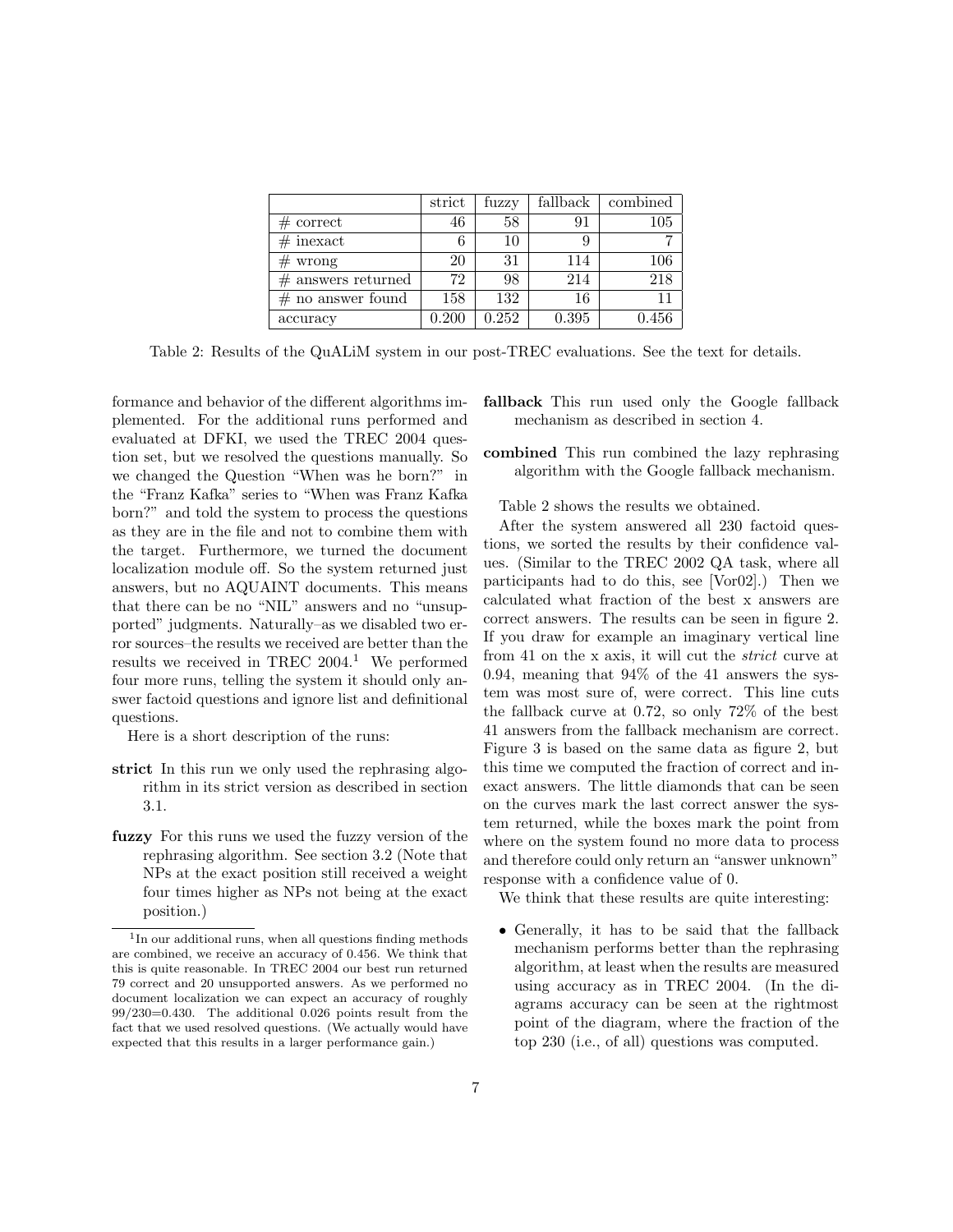

Figure 2: Fraction of correct answers of the top x answers returned, when ordering them by their confidence values.



Figure 3: Fraction of correct and inexact answers of the top x answers returned, when ordering them by their confidence values.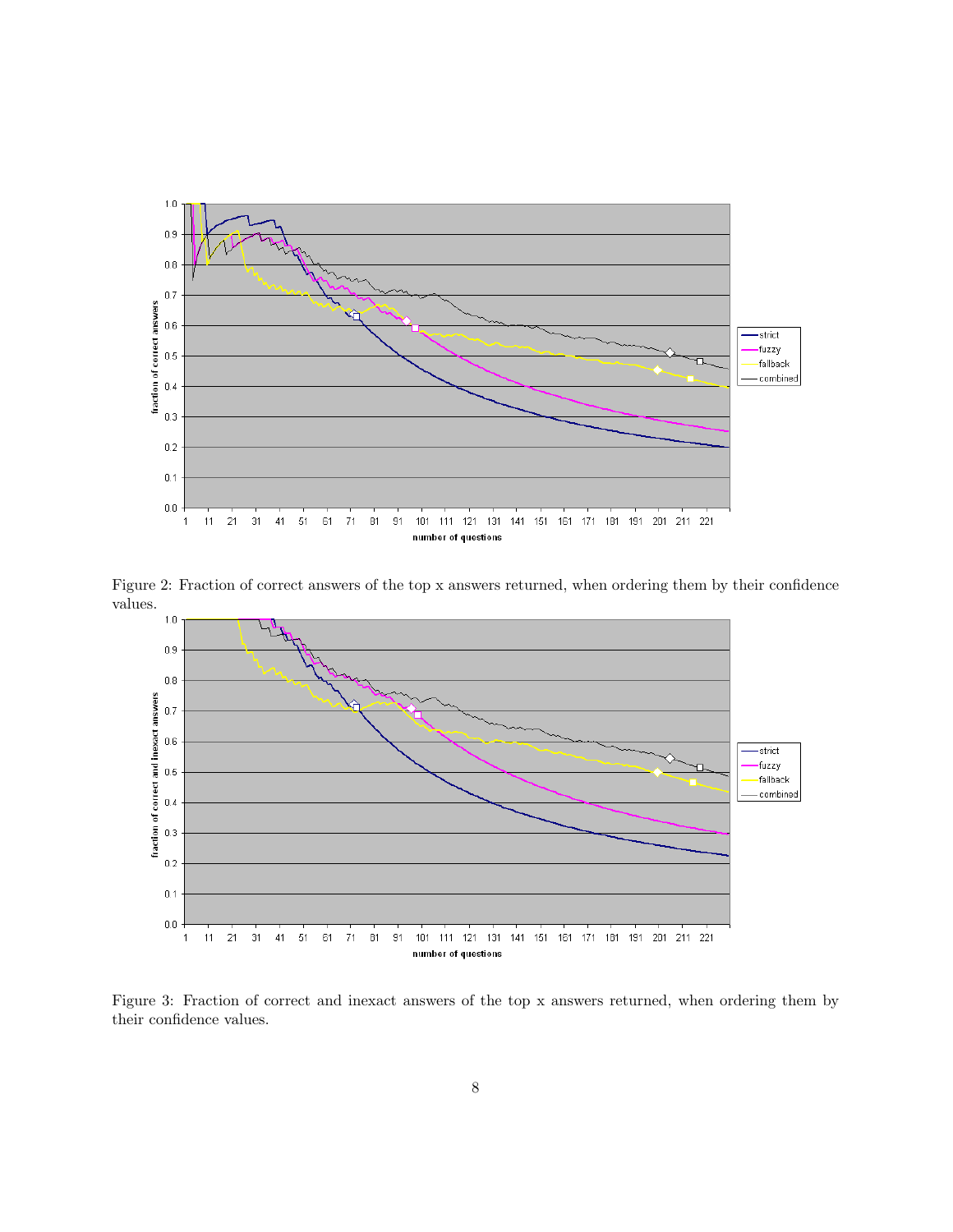- The rephrasing algorithms run out of data very fast. This due to the fact that the TREC 2004 runs were performed with only 157 patterns. For most of the questions this approach did simply not catch. Either, because there was no pattern for this question type, or because the reformulations could not be found on the web. It is left for further work to evaluate how much performance gain can be achieved with more patterns.
- As mentioned, the rephrasing algorithms do not return that many answers, but a large fraction of them is correct. Also, the confidence values the algorithms return seem to be really useful. Answers with a high confidence value are almost always correct. Of the 38 answers the strict rephrasing algorithm was most sure of, 36 were correct, two were inexact and none were wrong. Of the next 35 answers 10 were correct, four were inexact and 21 were wrong.<sup>2</sup> After these 73 questions, the algorithm returned no more answers.
- The confidence values of the fallback mechanism are not that useful. The mechanism returned 215 answers, but it is difficult for the system to determine whether it has found a correct answer or not.
- Especially for the rephrasing algorithms, the first non-correct answers the system returns, are not completely wrong, but rather inexact. (See the difference between figures 2 and 3)

## 10 Conclusion and Further Directions

Most QA systems use keyword approaches combined with named entity recognition techniques to locate the answer to a question in a given document collection. In this paper we presented a new way to locate answers: Feeding syntactic reformulations into an Information Retrieval system and–more important– using a syntactic analysis of the results in order to find the exact answer to a question.

Our experiments suggest that linguistic processing of candidate sentences results in a better knowledge of when an answer is correct or not. If we adopt the terms precision and recall from Information Retrieval (which are not commonly used in Question Answering), we can conclude that making use of a syntactic analysis of candidate sentences results in good precision values. But, because natural language offers so many different ways to express answers, it is not easy to obtain good recall values.

This last point leads directly to our future plans: We want to explore how recall can be improved, without sacrificing the good precision values (or even find ways to improve precision as well). The most obvious way to do this is to increase the size of the pattern set. Because it is very time consuming to write the patterns manually, we are currently thinking about making use of Machine Learning techniques in order to do this.

## A Technical Details

QuALiM is written in Java 1.4. It uses the following 3rd party modules:

- ANNIE (a named Entity Recognition system): http://gate.ac.uk/ie/annie.html
- Google (accessed through the GoogleAPI): http://www.google.com/apis/
- Link Parser: http://www.link.cs.cmu.edu/link/
- QTag (a POS tagger): http://web.bham.ac.uk/o.mason/software/tagger/
- WordNet: http://www.cogsci.princeton.edu/˜wn/
- XTAG morphology database: http://www.cis.upenn.edu/˜xtag/

<sup>2</sup>The confidence values of the rephrasing algorithms reflect the amount of answer sentences that were found on the web and how useful they were judged when being checked on the correct syntax and on the correct answer type. So low confidence values indicate that there is something wrong: Either not much data was found or the syntactic structure or the answer type did not match.